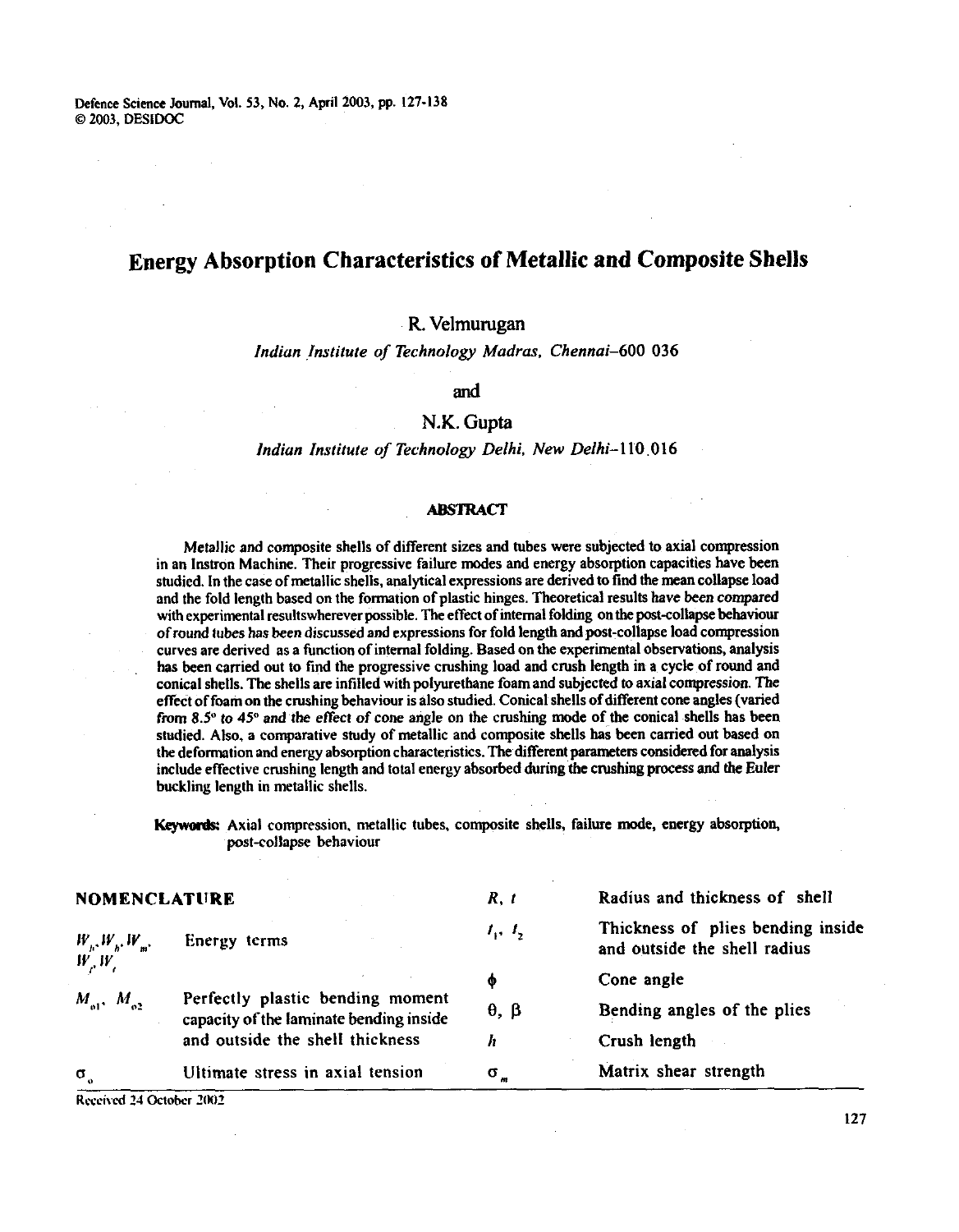| μ                            | Coefficient of friction                                          |
|------------------------------|------------------------------------------------------------------|
| $D_{\nu}$ , $D_{s}$          | Base and narrow-end diameter of<br>the cone                      |
| Н                            | Height of conical shell                                          |
| δ                            | Vertical deformation                                             |
| $\boldsymbol{P}$             | Applied load                                                     |
| k                            | Ratio of t, to t                                                 |
| D                            | Mean diameter of tubes                                           |
| $W_{\tau}$                   | Total strain energy in a fold or crush<br>cycle                  |
| $W_{\rho}$                   | Work done by the applied load in a<br>single fold or crush cycle |
| L                            | Half-fold length in metal tubes and<br>crush length              |
| $\sigma_{\rm e}$             | Hoop stress of the laminate                                      |
| $\delta_1$ , $\delta_2$      | Horizontal displacements of the<br>conical shells, respectively  |
| δ, δ                         | compression and axial<br>Axial<br>deformation of laminate        |
| P, P                         | Axial load and mean collapse load                                |
| $P_{\alpha}$                 | Ultimate load in uniaxial tension                                |
| m                            | Folding parameter (ratio of internal<br>fold to the fold length) |
| $M_{\rho}M_{\rho}$           | Maximum and reduced bending<br>moment capacity per unit length   |
| $L_{\rm in}$ , $L_{\rm out}$ | Internal and external fold lengths                               |
| $\boldsymbol{N}$             | Ratio of internal fold to external fold                          |
| $D_{\rm in}$ , $D_{\rm a}$   | Inner and outer diameters of tube.                               |

## **1. INTRODUCTION**

Thin-walled metallic and composite shells are widely used in aerospace and other automotive industries as energy absorbing elements. These elements deform into various failure and crushing modes when subjected to axial compression. The failure mechanism of such shells have been efficiently utilised in the design for crashworthiness.

Several experimental and theoretical studies have been carried out in the past<sup> $1-15$ </sup>. Johnson and Mamalis' suggested various energy dissipating systems in cars, trains, and aircraft, which include: (i) the bumpers made of honeycomb plastics in cars, (ii) buffers with the destructible elements in trains, and (iii) plastically-deformable fuselage belly in aircraft. The deformation mechanism of various structural elements have been studied by Wierzbicki and Jones<sup>2,3</sup> and Gupta<sup>4</sup>.

The axisymmetric folding of round metallic tubes has been investigated by many researchers during the past four decades. Alexander<sup>6</sup> provided an analysis of axisymmetric concertina mode of failure which forms the basis for many later studies. He formulated the analvtical model based on the formation of four plastic hinges by considering that the rigid plastic tube has two straight arms between the hinges. Later, Abramowicz and Jones' modified the analysis by introducing curvature in the deforming folds.

It was further refined by Grzebieta<sup>8</sup> by considering that the curvature is confined to only a portion of the fold length. Wierzbicki<sup>9</sup>, et al. considered the internal folding in the analysis. In the present work, the variation of internal folding with tube dimensions is studied. Predictions of post-collapse load-compression curve, fold length and average collapse load have been done considering the internal folding as well as the unsymmetrical folding of round tubes.

Composite shells made of layered fibres with epoxy/polyester resin fail in the progressive crushing mode. In the progressive crushing, the layers peal off both inside and outside the shell radius. Thornton<sup>10,11</sup>, Farley<sup>12,13</sup> and Hull<sup>14</sup> and their associates have studied the crushing behaviour of composite tubes and the influence of various parameters on the crushing characteristics.

Price and Hull<sup>15</sup> and Mamalis<sup>16</sup>, et al. carried out experiments on truncated conical shells under axial compression. They observed progressive crushing failure in the truncated conical shells also under axial compression as was seen in round tubes.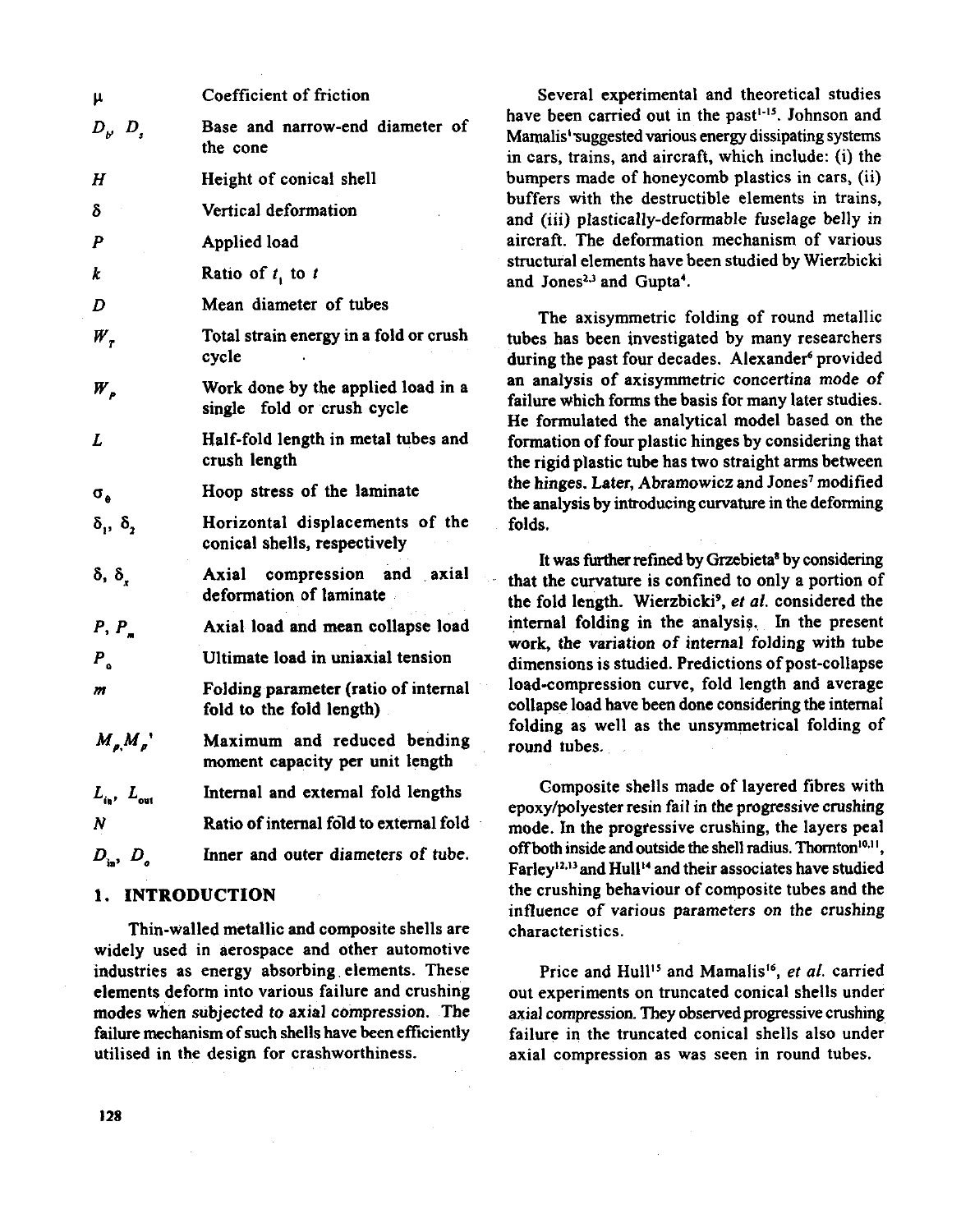In the present study, the crushing behaviour of round tubes made of glass fabric layer with epoxy resin has been discussed. Analytical expressions were formulated for the prediction of average crush load and crush length in a cycle. The effect of foam on the crushing behaviour was also studied. Experiments on conical shells made of short, randomly oriented glass fibre mat with polyester resin were also carried out and the effect of cone angle on the crushing mode was studied. Analytical expressions have been derived to find the average crush stress and the fold length. The effect of foam on the crushing mode and on the energy absorbing capacity bas also been studied.

### **2. METAL1,IC SHELLS**

Steel and aluminium tubes of diameter (D) 25 mm to 79 mm and thickness $(t)$  1.2 mm to 2.9 mm were subjected to axial compression. The aluminium tubes were annealed and steel tubes were tested in as received condition to obtain the axisymmetric type of folding. Typical deformation mode of aluminum specimen of  $D = 46.9$  mm and  $t = 2.9$  mm and a mild steel specimen of  $D = 37.4$  mm and  $t = 1.6$  mm are shown in Fig. I.

Typical load-compression curve of such progressive failure of aluminium tube of  $D = 49.6$  mm and  $t = 1.6$  mm and steel tube of  $D = 43$  mm and  $r = 1.8$  mm are shown in Figs 2 and 3. From the load-compression curves it is seen that there is intermediate peak for each fold and this peak decreases



**Figure I. Typical deformation of aluminium specimen of**   $(a)$   $D = 46.9$  mm and  $t = 2.9$  mm and  $(b)$  a mild steel specimen of  $D = 37.4$  mm and  $t = 1.6$  mm.

as the folding progresses after the second peak and vanishes after the sixth fold.

Experimental observations reveal that the fold is formed both internally and externally wrt the tube radius. Table 1 gives the internal and external fold lengths. It is seen that the ratio of internal folding to the external folding (N) varies with tube dimensions and is given by the relation:

$$
N = \frac{(D / (t - A)^{1/n}}{B}
$$
 (1)

where  $A = 10$ ,  $B = 225$  and  $n = 3.1$ .

Table 2 gives the mean collapse load of these specimens calculated from the load-compression curve.

To study the history of deformation of the tubes in concertina mode, several aluminium and

**Table I. Steel tubes of different dimensions and their fold lengths** 

| $D_{\rm in}$<br>(mm) | ı<br>(mm)    | (mm)  | out<br>(mm) |
|----------------------|--------------|-------|-------------|
| 41.2                 | 1.80         | 4.80  | 12.70       |
| 25.7                 | 1.20         | 2.36  | 6.00        |
| 50.9                 | 2.30         | 5.50  | 11.90       |
| 23.0                 | 2.00         | 1.90. | 8.20        |
| 28.5                 | 1.85         | 3.50  | 9.20        |
| 35.8                 | 1.60<br>4.80 |       | 10.30       |
| 37.5                 | 1.80         | 5.40  | 12.33       |

**Table 2. Experimental and theoretical values of mean**  collapse load

| $D_{\rm in}$<br>(mm) | t<br>(mm) | Expt.<br>values | Theo.<br>values | GMN/m <sup>2</sup> |  |
|----------------------|-----------|-----------------|-----------------|--------------------|--|
| 76.40                | 2.60      | 0.482           | 0.522           | 152.00             |  |
| 44.00                | 2.90      | 0.455           | 0.410<br>¥.     | 141.00             |  |
| 48.00                | 1.60      | 0.468           | 0.465           | 162.00             |  |
| 34.16                | 1.82      | 0.450           | 0.400           | 120.00             |  |
| 35.50                | 1.40      | 0.467           | 0.450           | 164.85             |  |
| 34.66                | 1.73      | 0.477           | 0.480           | 156.00             |  |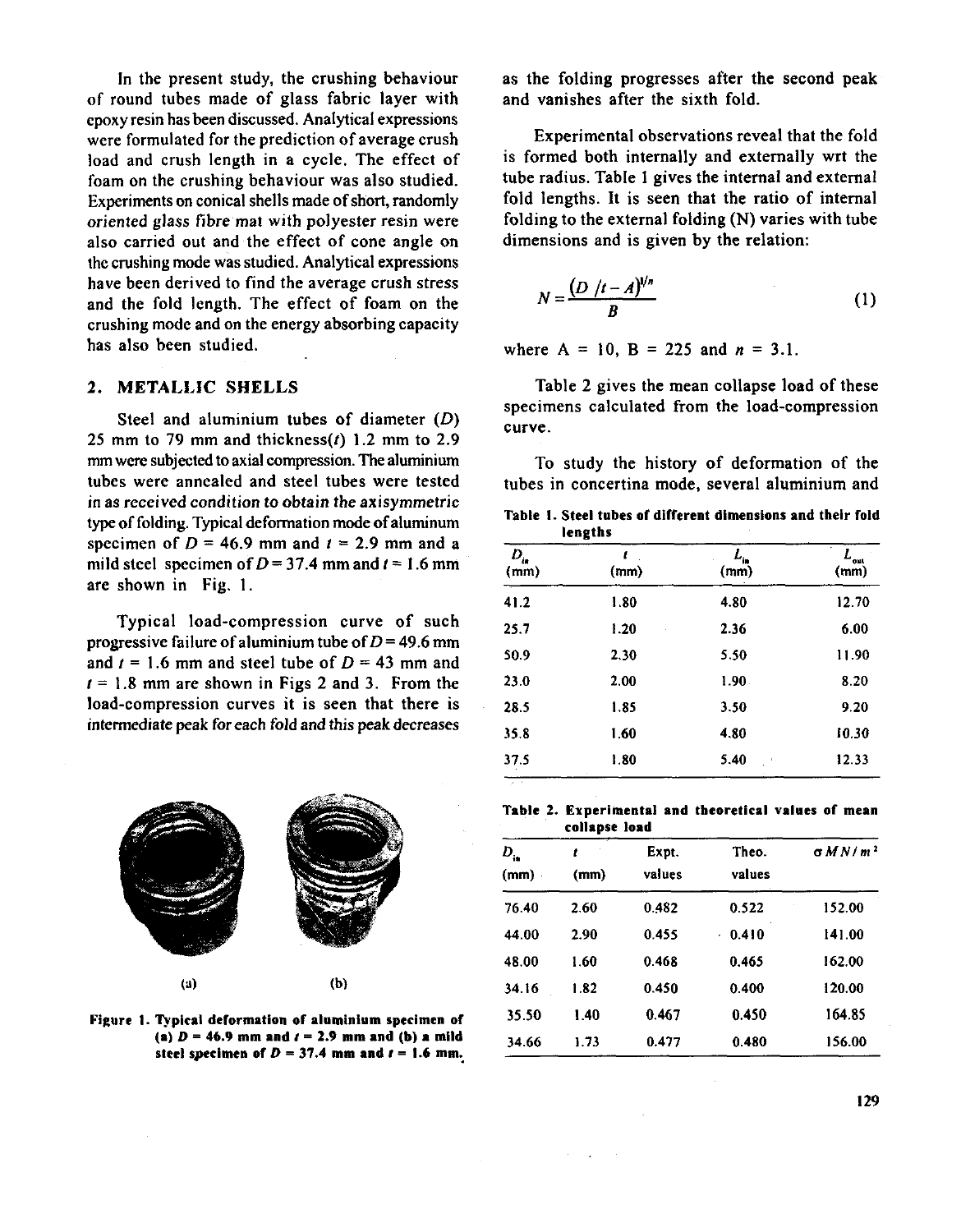

Figure 2. Typical load-compression curve of aluminium tube of  $D = 49.6$  mm and  $t = 1.6$  mm

different load levels, namely, first peak, first minimum,

steel tubes of identical dimensions were tested for specimens were sectioned vertically at their middie different load levels, namely, first peak, first minimum, and the deformed profiles were drawn for all the **second peak, and second minimum. The tested stages using a profile projector. The profile of** 



**Figure 3. Typical load-compression curve of steel tube of**  $D = 43$  **mm and**  $t = 1.8$  **mm**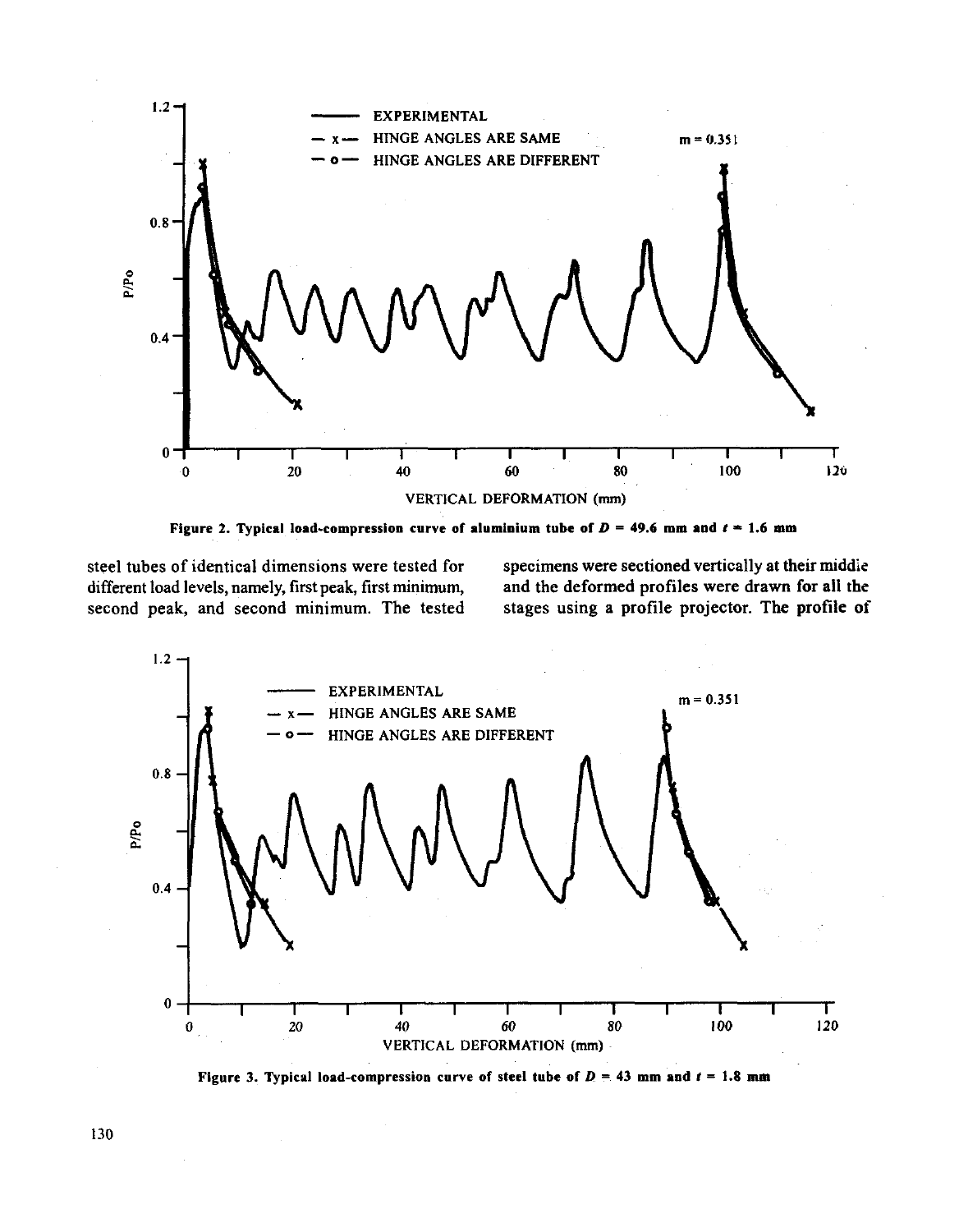aluminium specimen of  $D = 49.6$  mm,  $t = 1.6$  mm is shown in Fig. 4. The hinge angle corresponding to the four hinges of a fold was measured and it was shown that the hinge angles, in general, are different.



Figure 4. Deformation profile of aluminium specimen of  $D = 49.6$  mm,  $t = 1.6$  mm.

From the experimental results it is clear that tubes fold internally and externally wrt the mean radius and the amount of internal fold length depends on tube dimensions. Also, the folding pattern is not symmetrical about the middle hinges of a fold and the four hinge angles are different at any particular stage of folding.

Considering the effect of internal folding, an analysis was carried out to find the mean collapse load, fold length, and post-collapse load-compression curve. The analysis is based on the formation of plastic hinges. Typical deformation profile considered for analysis is shown in Fig. 5 in which the internal folding is considered.

Figure 6 shows the profile in which different hinge angles are considered. Analytical expressions are derived for mean collapse load, fold length and load-compression curve for the variation of internal folding. The variation of hoop strain along the length of the tube is complex and only linear variation was considered in the past. However, the expressions are obtained considering the variation of hoop strain along the actual profile. The folding parameter is assumed to vary between 0 to 1/3.

The incremental strain energy is obtained considering the energy involved in bending the



Figure 5. Deformation profile of round tubes (symmetric folding).

four hinges in the axisymmetric fold and the incremental hoop strain between the profile A to C. The expression for fold length is obtained by minimising the total potential energy wrt the halffold length in a cycle.

The expression for total strain energy is given by



Figure 6. Deformation profile of round tubes (un-symmetric folding).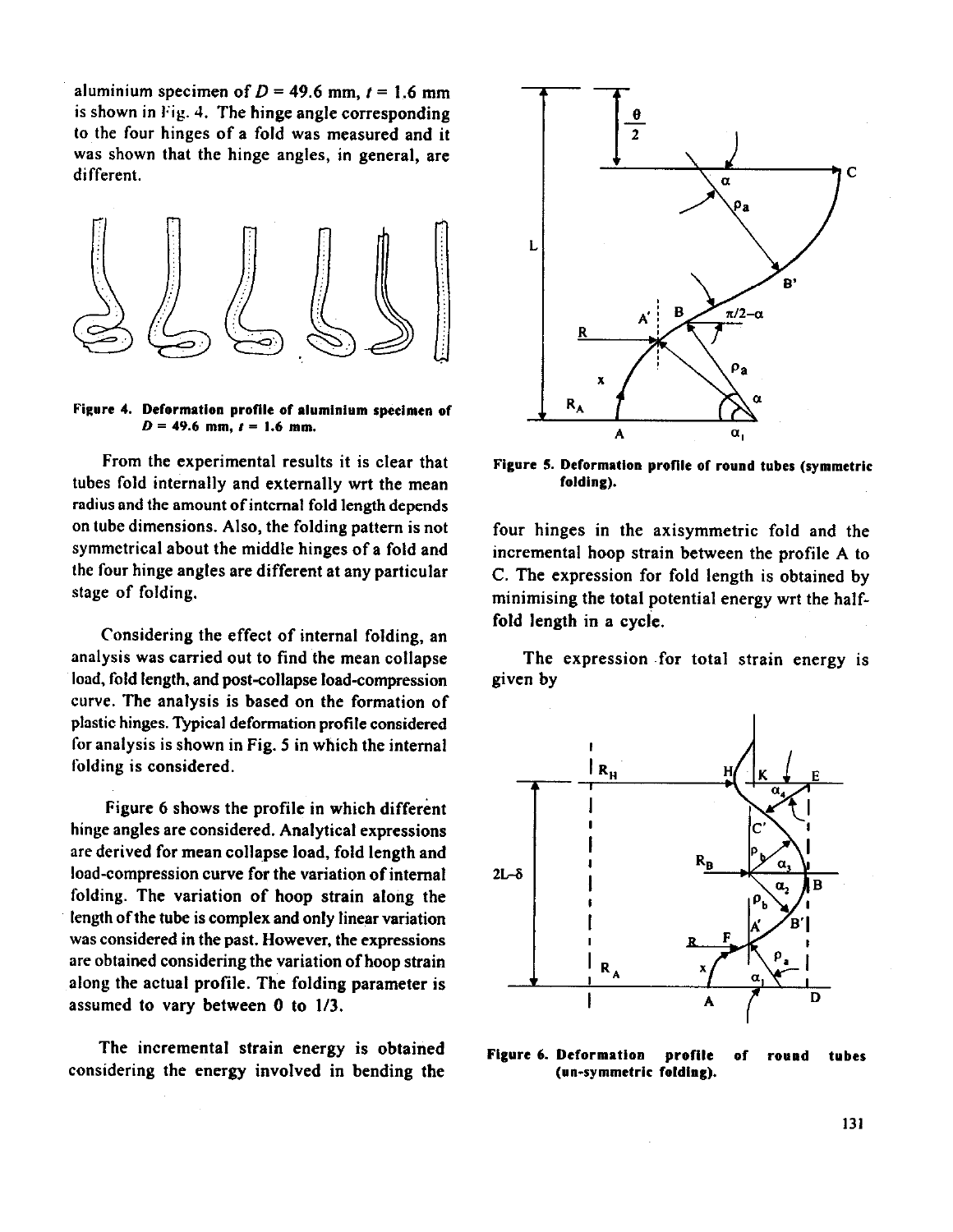$$
W_T = \frac{2}{\sqrt{3}} \pi \sigma_o t^2 \left( 1 - \frac{3}{4} \overline{P^2} \right) \left\{ 2R \alpha_m + LX^* \right\}
$$
  
+  $4 \pi \sigma_0 t L^2 Y^*$  (2)

$$
X^* = \frac{1}{3} \left\{ (1 - \cos \alpha_m) + 2 \int_0^{\alpha_m} \frac{(\cos \alpha_1 - \cos \alpha) d\alpha}{\alpha} \right\} \tag{3}
$$

$$
Y^* = m (m-1) \int_0^{\alpha} \frac{\sin \alpha_1}{\alpha} d\alpha + \frac{2}{9} \int_0^{\alpha} \frac{\sin \alpha}{\alpha} d\alpha
$$
  
+ 
$$
\frac{1}{9\alpha_m^2} (\sin \alpha_{m1} - \sin \alpha_m)
$$
  
+ 
$$
\frac{1}{3\alpha_m} \left( \frac{1}{3} \cos \alpha_m - m \cos \alpha_m \right) + \frac{1}{6} \sin \alpha_m
$$
 (4)

Equating this strain energy to the work done by the applied load, one gets:

$$
W_p = P \, \delta_T \tag{5}
$$

where  $\delta_T = 2L - t - \frac{2L}{3a}$ 

and minimising wrt the fold length, the expression for fold length is obtained as

$$
L = \frac{1}{4Y^*} \left\{ 2\overline{PR} \left( 1 - \frac{1}{3a_m} \right) - \frac{t}{\sqrt{3}} \left( 1 - \frac{3}{4} \overline{P}^2 \right) X^* \right\} \tag{6}
$$

The final expression to find the mean collapse load corresponding to one complete fold is obtained by equating the total internal energy to the total work done by the applied load, and is given by the expression

$$
\frac{P_m}{P_o} = \frac{1}{R\left\{2L - t - \frac{2L}{3a}\right\}}
$$
\n
$$
\left\{\frac{t}{\sqrt{3}}\left(1 - \frac{3}{4}\overline{P}^2\right)\left\{2Ra_m + LX^*\right\} + 2L^2Y^*\right\}
$$
\n(7)

The value of  $\alpha_{\mu}$  is obtained from the expression

$$
L - 2L\sin\alpha_m - L\alpha_m\cos\alpha_m + \frac{3\alpha_m t}{2} = 0
$$
 (8)

The expression for the post-collapse loadcompression curve is obtained by equating the total incremental energy and the total work done by applied load for the incremental displacement. The final expression is obtained as

$$
4\pi M_p' \left\{ 2R + \frac{2L}{3} \left\{ \frac{\cos \alpha_i}{a} - \frac{\cos \alpha}{a} \right\} + \frac{L}{3} \sin \alpha \right\}
$$
  
+ 
$$
4\pi \sigma_0 L^2 t \left( m(2m-1) \frac{\sin \alpha_1}{a} + \frac{2 \sin \alpha}{9} + \frac{2}{3\alpha^2} \left( m \cos \alpha_1 - \frac{1}{3} \cos \alpha \right) + \frac{2}{9\alpha^3} (\sin \alpha - \sin \alpha_1) + \frac{1}{6} \cos \alpha \right)
$$
  
= 
$$
P \left\{ \frac{2L}{3\alpha} \left\{ \frac{2 \sin \alpha}{\alpha} - 2 \cos \alpha + \alpha \sin \alpha \right\} \right\}
$$
(9)

The post-collapse load-compression curve thus obtained is compared with the experimental values and is shown in Figs 2 and 3.

#### 3. COMPOSITE SHELLS

The crushing behaviour of composite shells has been widely explored in the application of crashworthiness of vehicles. Empty specimens made from the commercially available glass/epoxy tubes of  $D/t$  that varied from 8.5 to 35.0, were subjected to axial compression. The H/D ratic was generally 3. The number of fibre layers in the tubes were confirmed by viewing the small size specimens through an optical microscope and are given in Table 3. Typical crushing mode of the tube is shown in Fig. 7(a) and Fig. 7(b) shows the failure mode of conical shells for different cone angles. A typical load-compression curves are giver in Fig. 8.

From Fig. 8 it is seen that in the composite shells after the first peak, the load variation i.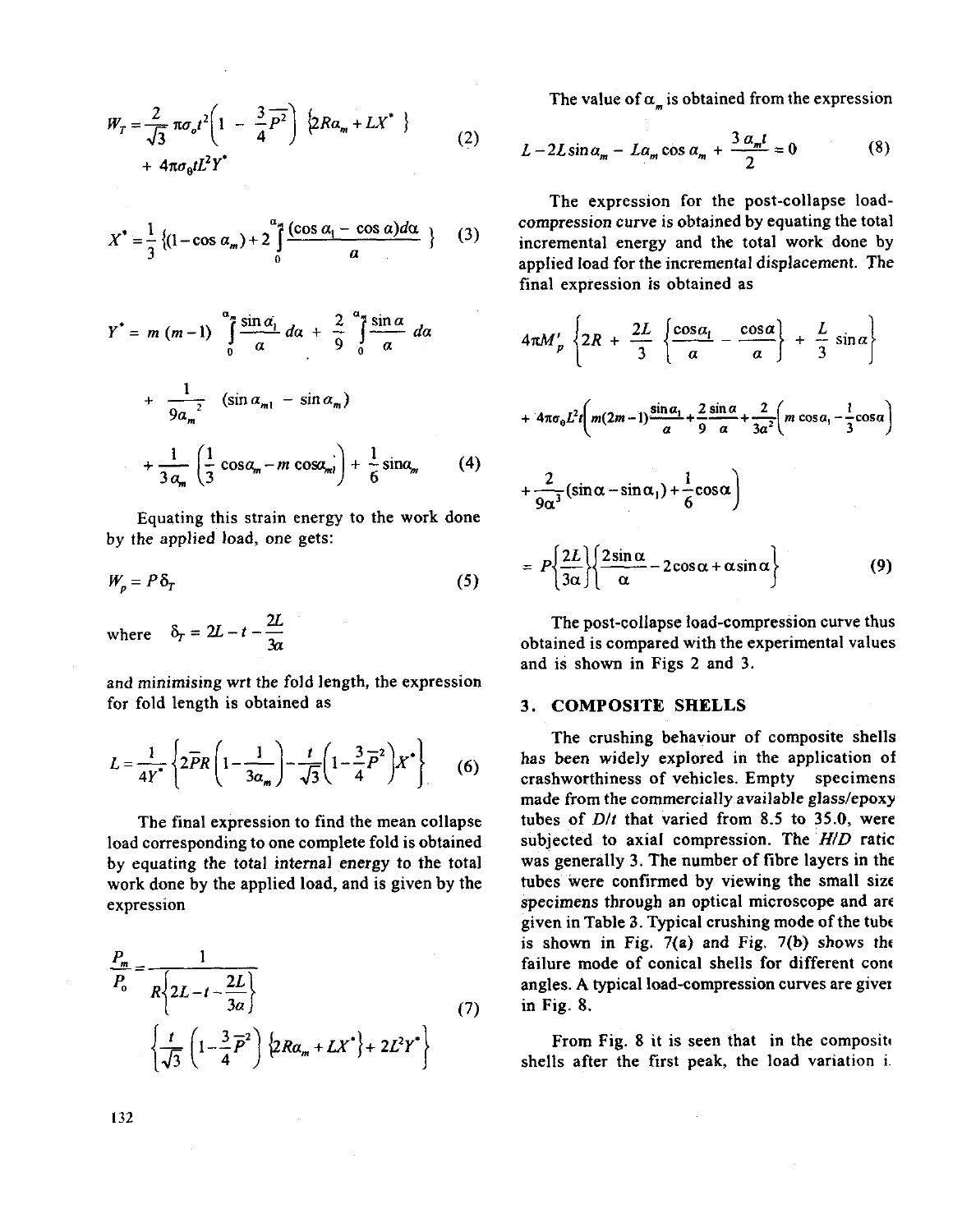**Table 3. Peak and minimum load values of composite round tubes** 

| $D_{\rm o}$<br>(mm) | (mm) | No. of<br>lavers | $\mathbf{P}_{\text{ave}}$ | /P<br>Р.<br>aye<br>用点式 | $P$ /P<br>ave |
|---------------------|------|------------------|---------------------------|------------------------|---------------|
| 17.50               | 0.85 | 2                | 3.00.                     | 1.08                   | 0.92          |
| 14.40               | 1.16 | 3                | 3.75                      | 1.04                   | 0.95          |
| 21.40               | 1.30 | 4                | 5.20                      | 1.15                   | $0.92 -$      |
| 22.96               | 1.90 | 3                | 15.00                     | $-1.13$                | 0.88          |
| 31.90               | 3.34 | 5                | 20.00                     | 1.09                   | 0.91          |
| 50.40               | 2.96 | 7                | 23.00                     | 1.13                   | 0.91          |
| 54.70               | 3.50 | 6                | 16.00                     | 1.11                   | 0.84          |
| 28.56               | 3.34 | 7                | 42.00.                    | 1.07                   | 0.93          |



**Figure 7(a). Typical crushing mode of a tube** 



**Figure 7(b). Typical failure mode of a conical shell for different cone angles.** 

oscillatory-type but the amplitude of oscillation is very small compared to round and metallic tubes. The values of peak and minimum are calculated in terms of average load and are given in Table 3. From the deformed tube, it was seen that as crushing progressed, the layers peel off both inside and outside the shell radius. The circumferential outer fibre broke at different locations resulting into petal formation (5 to **8)** around the circumference. The layers bending inside were crushed and formed a block as crushing progressed. This block also started sharing the load and there was an increase in the load value in the load-compression curve after 90 per cent of deformation. In thin tubes, the deformation does not stick to the undeformed portion of the tube and there is no petal formation.

Tubes were also filled inside with polyurethane foam and the effect of foam on the energy absorption by the tubes was studied. It was observed that in thick tubes, the presence of foam controls the crack propagation along the length whereas in thin tubes, it encourages the crack to propagate quickly, and hence, there is a reduction in the load carrying capacity of the shell.

Composite conical shells were also fabricated by hand lay up, using short, randomly oriented glass fibre mats with polyester resin and subjected to axial compression. The load-compression curves are shown in Fig. 9. The cone angle was varied from 9.5 $\degree$  to 45.0 $\degree$ . Figure 7(b) shows the failure mode of conical shells for different cone angles. The shells of cone angles between  $9.5^{\circ}$  and  $14.0^{\circ}$ had similar type of progressive crushing. Conical shells of semi-cone angle **18.4"** start with progressive bending, followed by crushing, and finally formation of a vertical crack, after which the load carrying capacity of the shell comes down immediately. In conical shells of **21°,** deformation start with progressive bending, followed by vertical crack formation. In conical shells with cone angle of **45".** the formation of vertical crack started just after the elastic deformation. There was no progressive bending or crushing failure.

Analysis was carried out considering the fracture modes involved in the crushing process. The different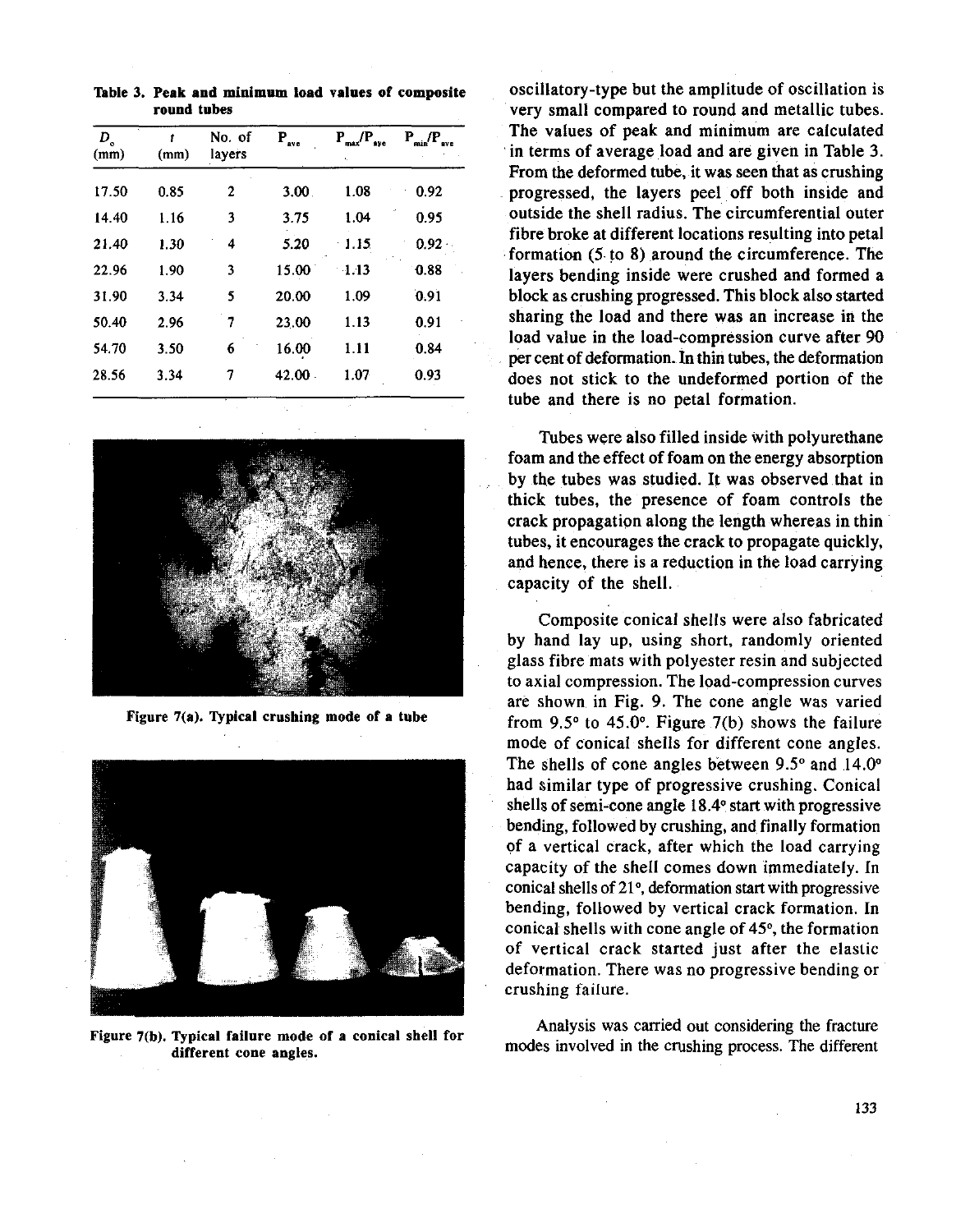



**Figure 8. Typical load-compression curves of composite tube crushed more than 90 per cent of its length** 

fracture modes include: (i) the energy due to central radius, (3) energy required to strain the material in the matrix crack in the lengthwise direction, (ii) energy due circumferential direction, and the energy required t circumferential direction, and the energy required to to bending of layers, both inside and outside the tube overcome the friction between the debris and platen.



**Figure 9. Load-compression curves of empty and foam-filled conical shells**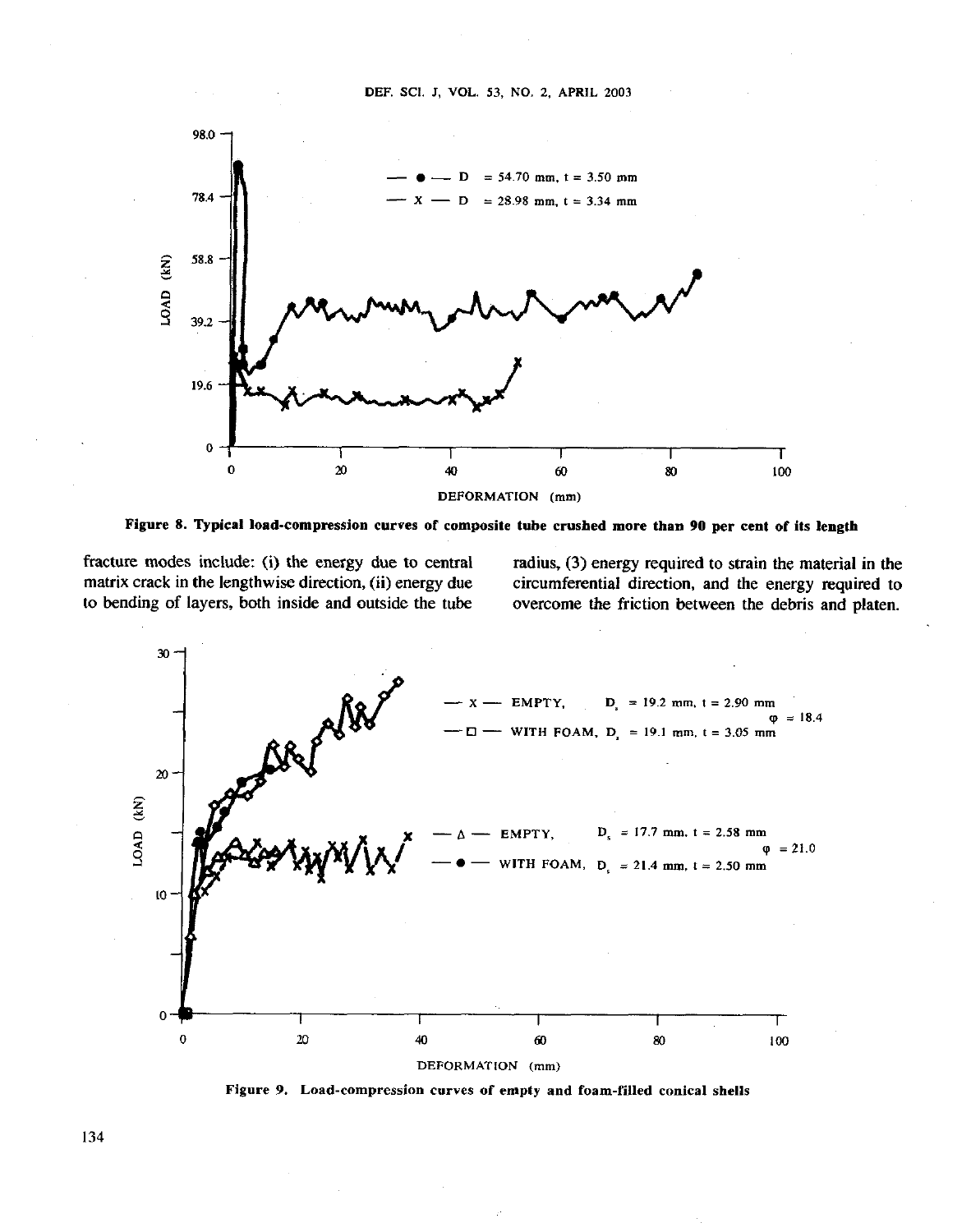Figures 10 and 11 show the models considered for analysis of conical shells from where the analysis for round tubes has been deduced.

The energy to bend the plies, both inside and outside the shell radius, is given by

$$
W_b = \frac{\pi}{2} \sigma_o (t_1^2 \beta + t_2^2 \theta) (R + h \sin \phi)
$$
 (10)











Figure 11. Models considered for analysis of conical shell: **(a) Iayera bcndlng internally and (b) layers bendlng externally.** 

The total work due to hoop strain is

$$
W_h = \pi \sigma_0 h^2 \left[ t_1(\sin(\phi + \beta) - \sin \phi) + t_2(\sin \phi - \sin(\phi - \theta)) \right]
$$
 (11)

The energy required for the propagation of the central crack, which moves along the lengthwise direction is given by

$$
W_m = 2\pi\sigma_m(\delta_1t_1 + \delta_2t_2)\left(R + \frac{h}{2}\sin\phi\right)
$$
 (12)

The value of  $\sigma_m$  is given as 26 MPa. The values of  $\delta_1$  and  $\delta_2$  are given as

$$
\delta_1 = h \left[ \sin(\phi + \beta) - \sin \phi \right] \tag{13}
$$

$$
\delta_2 = h \left[ \sin \phi - \sin(\phi - \theta) \right] \tag{14}
$$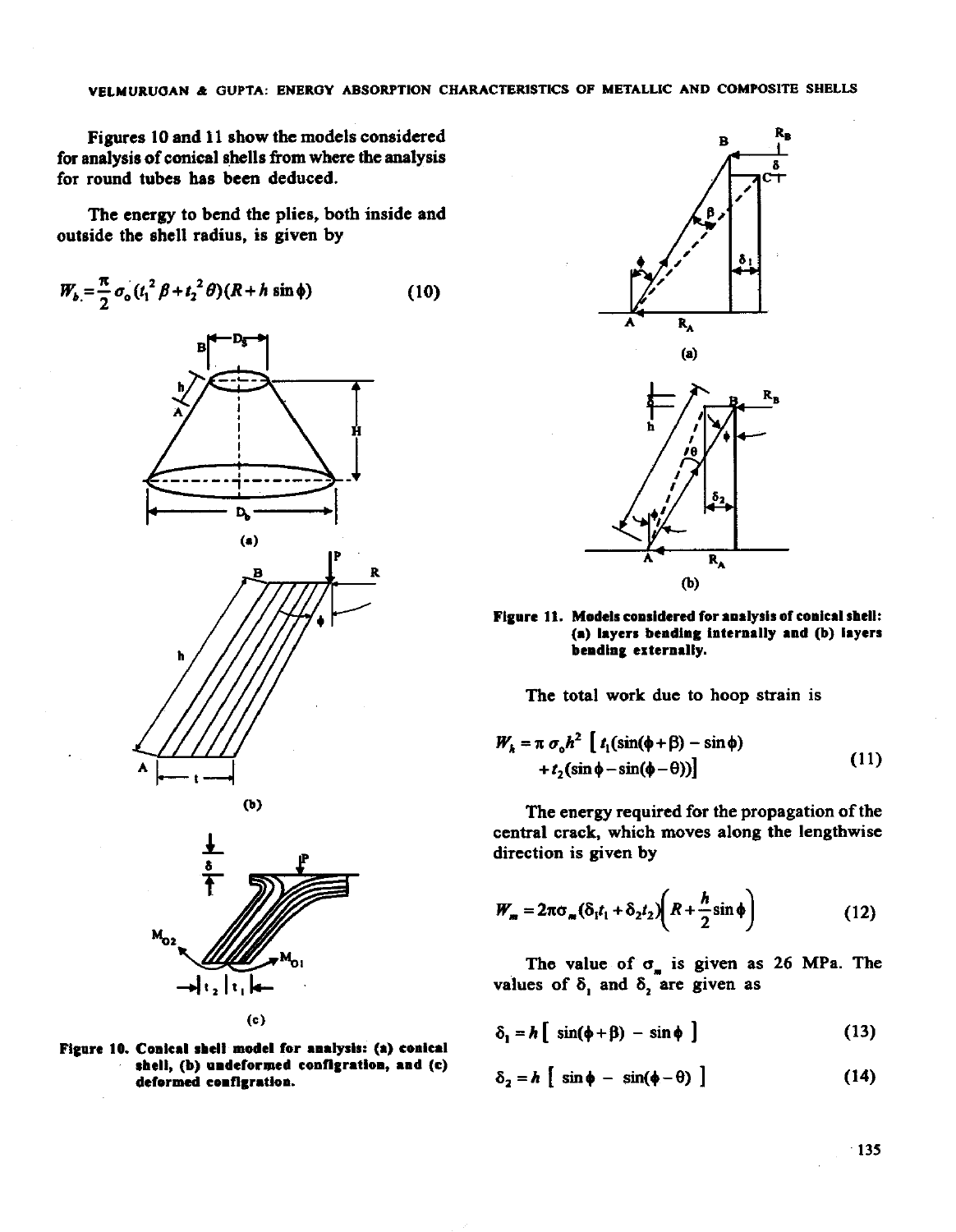$$
W_f = \mu P \delta \tag{15}
$$

Equating the total energy to the work done by applied load

$$
W_p = P \delta \tag{16}
$$

$$
\delta = h[\cos\phi - \cos(\phi + \beta)] \tag{17}
$$

$$
P_m = \frac{\pi}{\delta - \mu \delta_x} \left( 0.5 \sigma_o (R + h \sin \theta) t^* + \left( \sigma_o h^2 + 2 \sigma_m \left( R + \frac{h}{2} \sin \phi \right) h \right) t^* \right)
$$
 (18)

Minimising the total energy wrt the crush length, the expression for the crush length is obtained as

$$
h = \left(\frac{\sigma_o R t^*}{2(\sigma_o + \sigma_m \sin \phi) t^*}\right)^{\frac{1}{2}}
$$
(19)

where

$$
t^* = t_1^2 \beta + t_2^2 \theta
$$
  

$$
t^* = t_1 [\sin(\phi + \beta) - \sin \phi] + t_2 [\sin \phi - \sin(\phi - \theta)] \quad (20)
$$

average erush load and crush length are given by

$$
\sigma_{av} = \frac{1}{\delta - \mu \delta_x} \left[ \frac{\sigma_o t \theta}{8} + \sigma_m h \sin \theta + \sigma_o h^2 t \sin \theta \right]
$$
 (21)

$$
h = \left(\frac{Rt\Theta}{4\sin\Theta}\right)^{\frac{1}{2}}
$$
 (22)

The frictional energy is given as The average crush load and the crush length in a cycle for the composite conical shells and round tubes are calculated from the analytical expressions and are compared with the experimental results (Tables  $4$  and  $5$ ). Both the analytical expressions and experimental values match well.

| (16) |                 | Table 4. Mean crush load and average crush length of |  |  |
|------|-----------------|------------------------------------------------------|--|--|
|      | composite tubes |                                                      |  |  |

| where $\delta$ is given as                                                                    |      | R     | (mm) | σ<br>(kN/m <sup>2</sup> ) |                 | h<br>(mm)       |                 |
|-----------------------------------------------------------------------------------------------|------|-------|------|---------------------------|-----------------|-----------------|-----------------|
|                                                                                               |      | (mm)  |      |                           |                 |                 |                 |
| $\delta = h[\cos \phi - \cos(\phi + \beta)]$                                                  | (17) |       |      | Theo.<br>values           | Expt.<br>values | Theo.<br>values | Expt.<br>values |
| The average crush load is obtained as                                                         |      | 8.32  | 1.00 | 58.34                     | 59.84           | 2.08            | 1.50            |
|                                                                                               |      | 10.05 | 1.30 | 59.90                     | 60.00           | 1.81            | 2.00            |
|                                                                                               |      | 14.30 | 3.34 | 71.10                     | 69.00           | 3.46            | 3.70            |
| $P_m = \frac{\pi}{\delta - \mu \delta_x} \left( 0.5 \sigma_o (R + h \sin \theta) t^* \right)$ |      | 24.50 | 0.90 | 51.20                     | 34.13           | 2.37            | 2.50            |
|                                                                                               |      | 27.35 | 3.50 | 59.75                     | 61.20           | 6.25            | 6.20            |
| the company's company's company's                                                             |      |       |      |                           |                 |                 |                 |

#### Table 5. Mean crush load and average crush length of composite conical shells

| ength,<br>ed as | D/2<br>t<br>(mm)<br>(mm) |      | ø<br>$(\text{deg})$ |                 | P<br>(kN)       |                 | (mm)            |  |
|-----------------|--------------------------|------|---------------------|-----------------|-----------------|-----------------|-----------------|--|
|                 |                          |      |                     | Theo.<br>values | Expt.<br>values | Theo.<br>values | Expt.<br>values |  |
| (19)            | 12.35                    | 3.15 | 9.50                | 24.60           | 25.50           | 3.80            | 5.22            |  |
|                 | 14.99                    | 2.90 | 14.00               | 24.80           | 21.00           | 4.10            | 4.63            |  |
|                 | 30.97                    | 2.50 | 11.00               | 35.00           | 42.00           | 5.50            | 7.00            |  |
|                 | 34.63                    | 4.00 | 11.00               | 68.00           | 70.00           | 7.35            | 10.27           |  |
|                 |                          |      |                     |                 |                 |                 |                 |  |

#### 4. CONCLUSION

Round metallic tubes fold both internally and In case of cylindrical shells, the expression for externally wrt the mean radius and the amount of rage erush load and crush length are given by internal folding depends upon tube dimension.

> Both the round and the rectangular tubes have **<sup>1</sup>**(21) similar variation of peak and minimum load value wrt the mean load. In the case of metals, this variation is nearly 30 per cent, but in the case of composite tubes, it is less than 10 per cent. Presence of foam increases the energy absorbing capacity and delays the formation of the vertical crack in conical shells of larger cone angles.

136